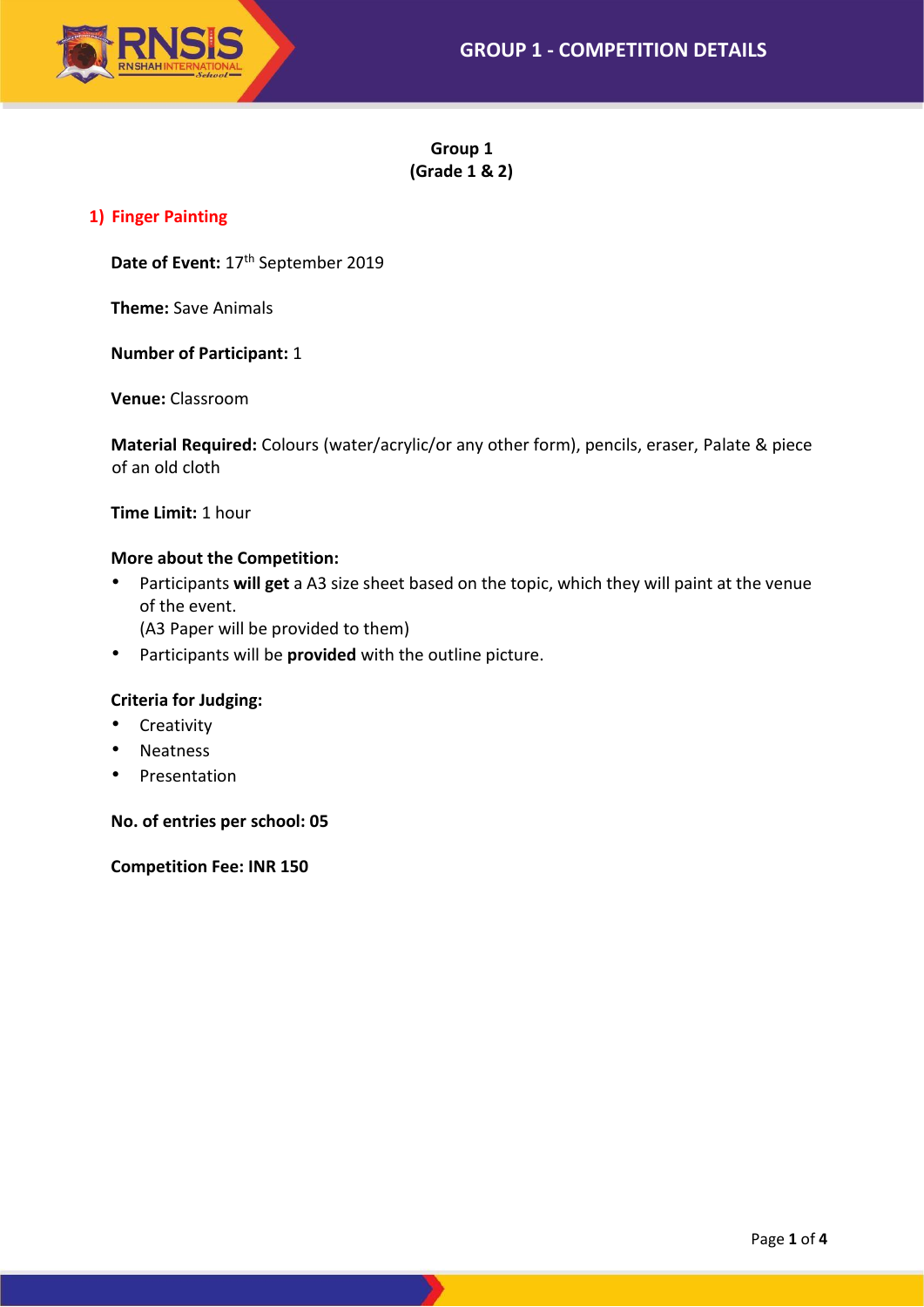

# **2) Dancing stars (Dance Competition)**

Date of Event: 17<sup>th</sup> September 2019

**Theme:** Any form of Indian folk dance

**Number of Participants:** Group of 7-9 participants

**Venue:** RNSIS Auditorium (Malini Kishor Sanghvi Shantiprabha Hall)

**Material Required:** Pen drive and CD (Both) containing Music or song for performance, Costumes and makeup, props to be used in performance

**Time Limit:** 3-5 minutes

### **More about the Competition:**

- Participants will perform any one **Indian folk dance** in costume showing the **culture of that state**.
- There is **no restriction** on the number of songs that can be used.
- Songs with explicit lyrics will **NOT** be permitted.
- Music **ONLY** in the pre-recorded format will be permitted; live music will **NOT** be permitted.
- The use of background props will **NOT** be permitted However, the use of props in the performance **WILL** be permitted to bring the authenticity in their performance.
- There is **no restriction** on the number of props that can be used.
- Props can be **ecofriendly** and should **not damage** any of the school property
- Hired costumes may be used, however, they must **NOT** be offensive. Marks will be allotted for the same.

#### **Criteria for Judging:**

- Choreography (Creativity, Artistry, Authentic Style & Originality)
- Execution (Timing & Coordination, Projection & Expression)
- Costume
- Audience Impact

**No. of entry per school: 01**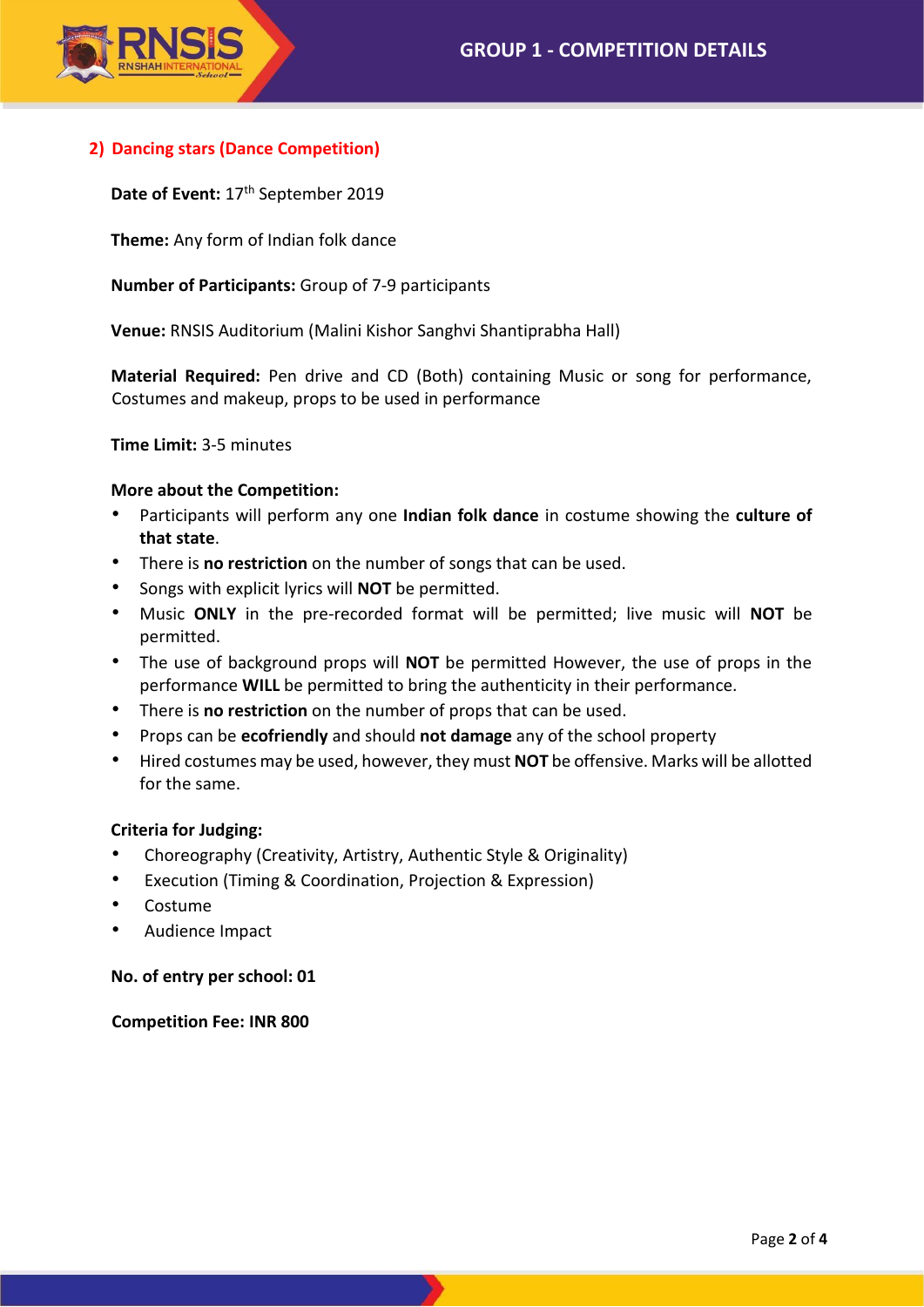

# **3) Floriculture (Floral Decoration)**

Date of Event: 18<sup>th</sup> September 2019

**Theme:** Paper flower bouquet, or any other form of paper flower display

**Number of Participants:** 2 in a team

**Venue:** Classroom

**Material Required:** Marble Papers/Tissue papers or any other material to create artificial flower bouquet, basket, foam block, gelatin sheet, ribbons, stapler pins and any other decorative material, scissors, fevicol, colours, foldable wires etc.

**Time Limit:** 1 hour

#### **More about competition**

- Participants will bring their **own** materials to present their skill of creating a floral display.
- They have to make flowers and present it in either a form of **bouquet** or in any other form of display
- Example: **Arrangement** on a canvas.
- **Create** a terrarium or dish garden.
- Bottles, Jars, Bulbs **can** be used.

#### **Criteria for Judging:**

- **Creativity**
- Originality
- **Neatness**
- Presentation

**No. of entries per school: 05**